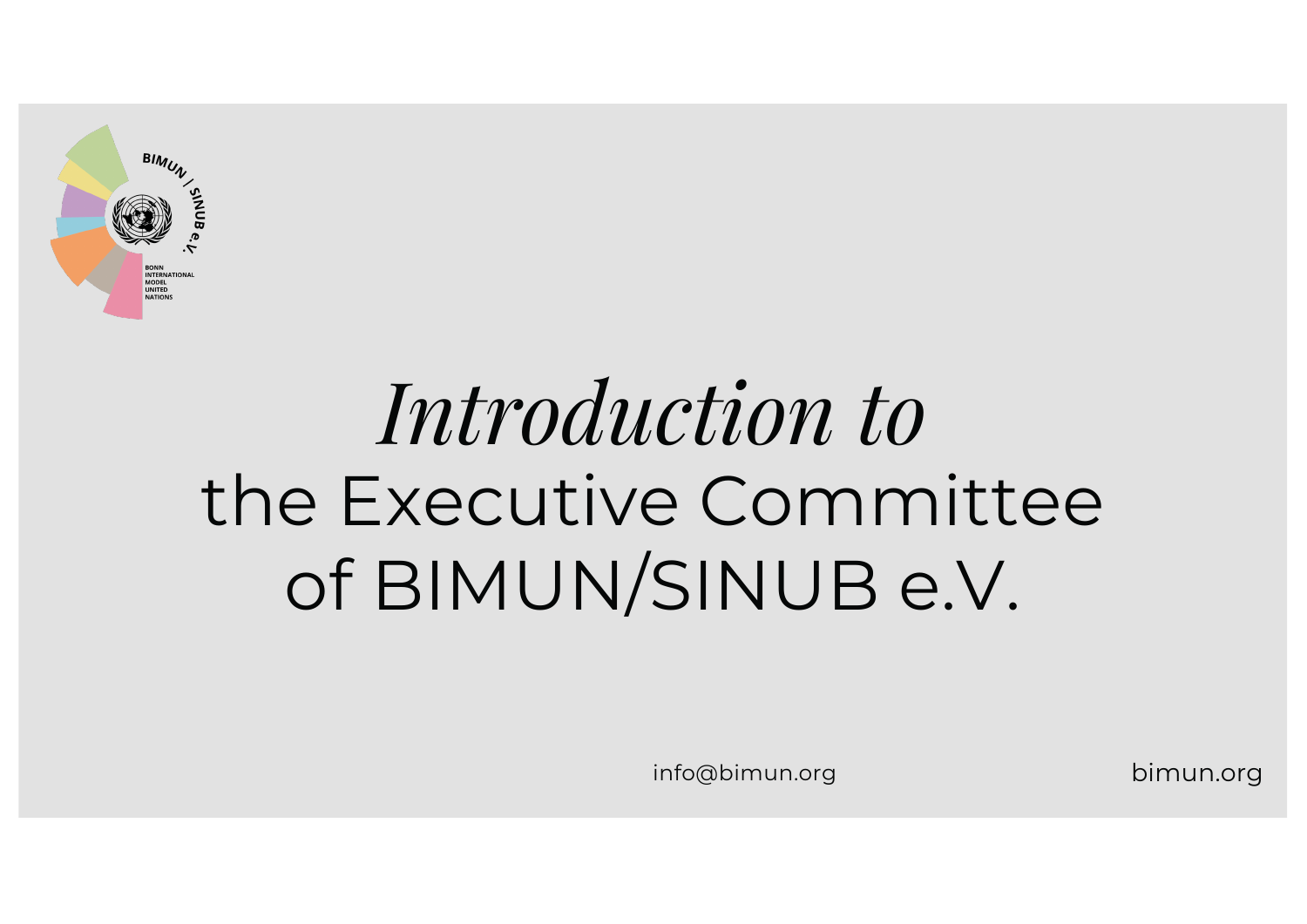

### What is the ExCom?



Ideally 8 – 12 students from the University of Bonn



One of the main bodies of the association



The main organizers of the BIMUN/SINUB conference







Twelve months term (March – February)

Organizers of the weekly Lecture Series Representatives of the BIMUN/SINUB association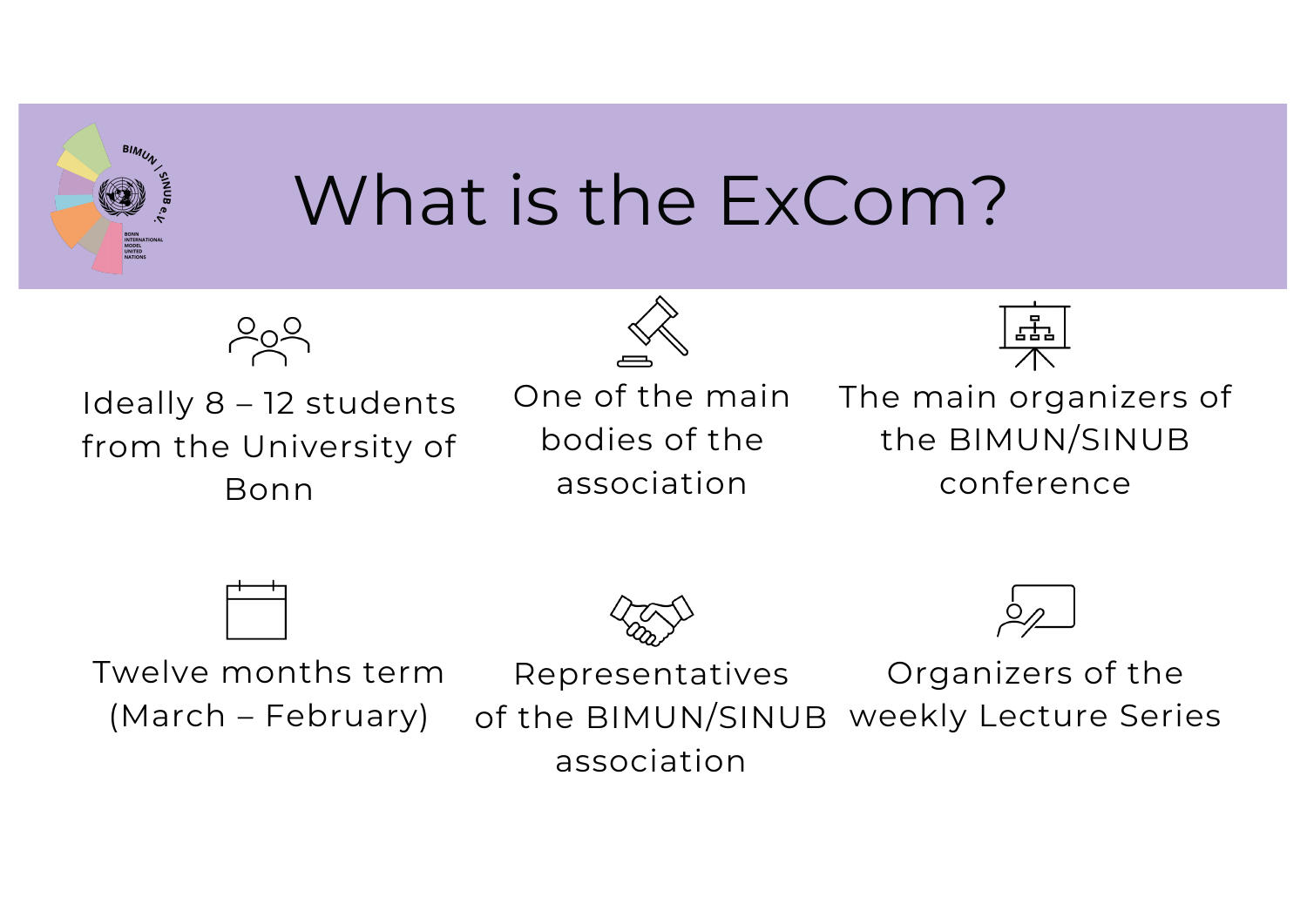

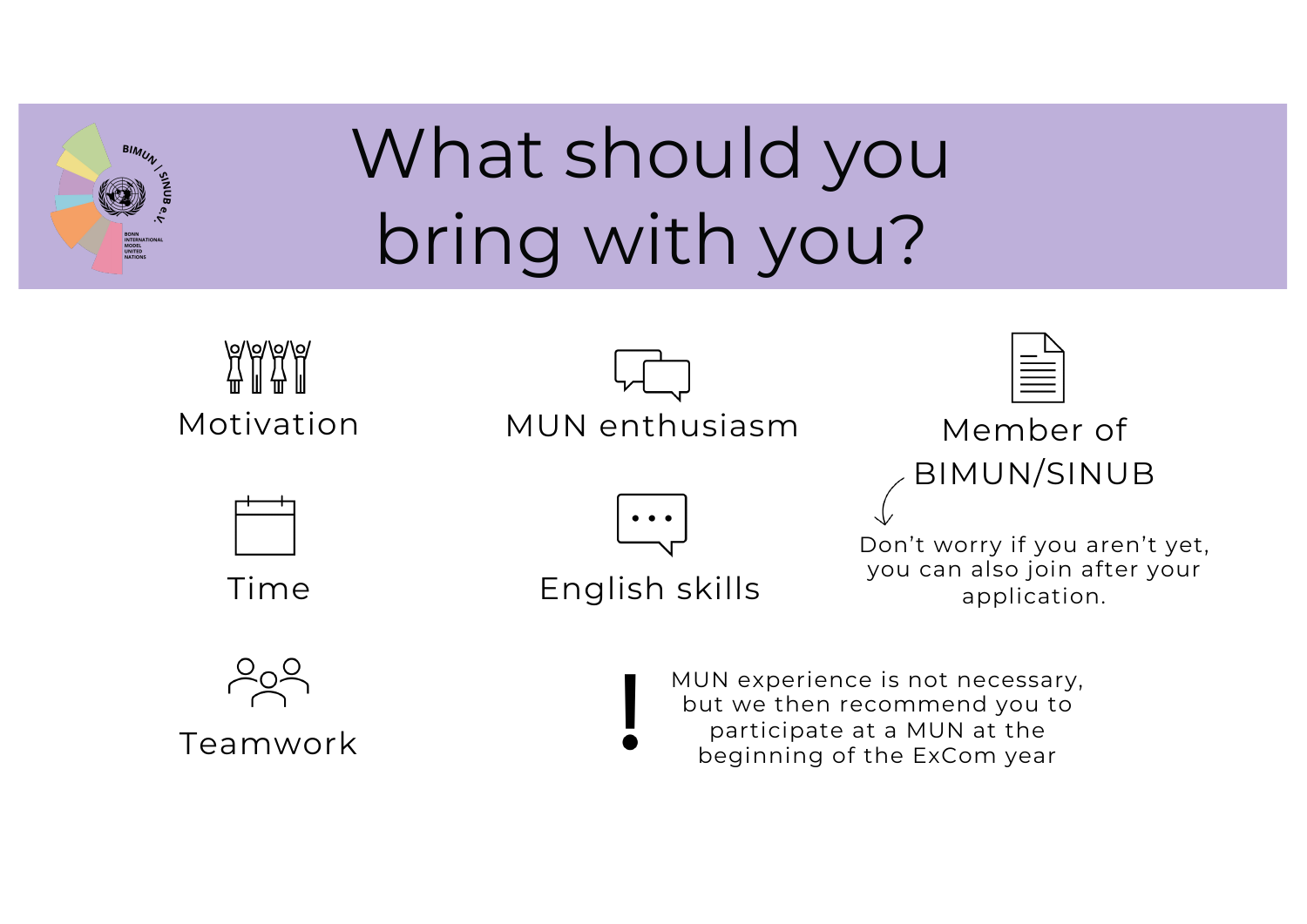

# What is the right department for me?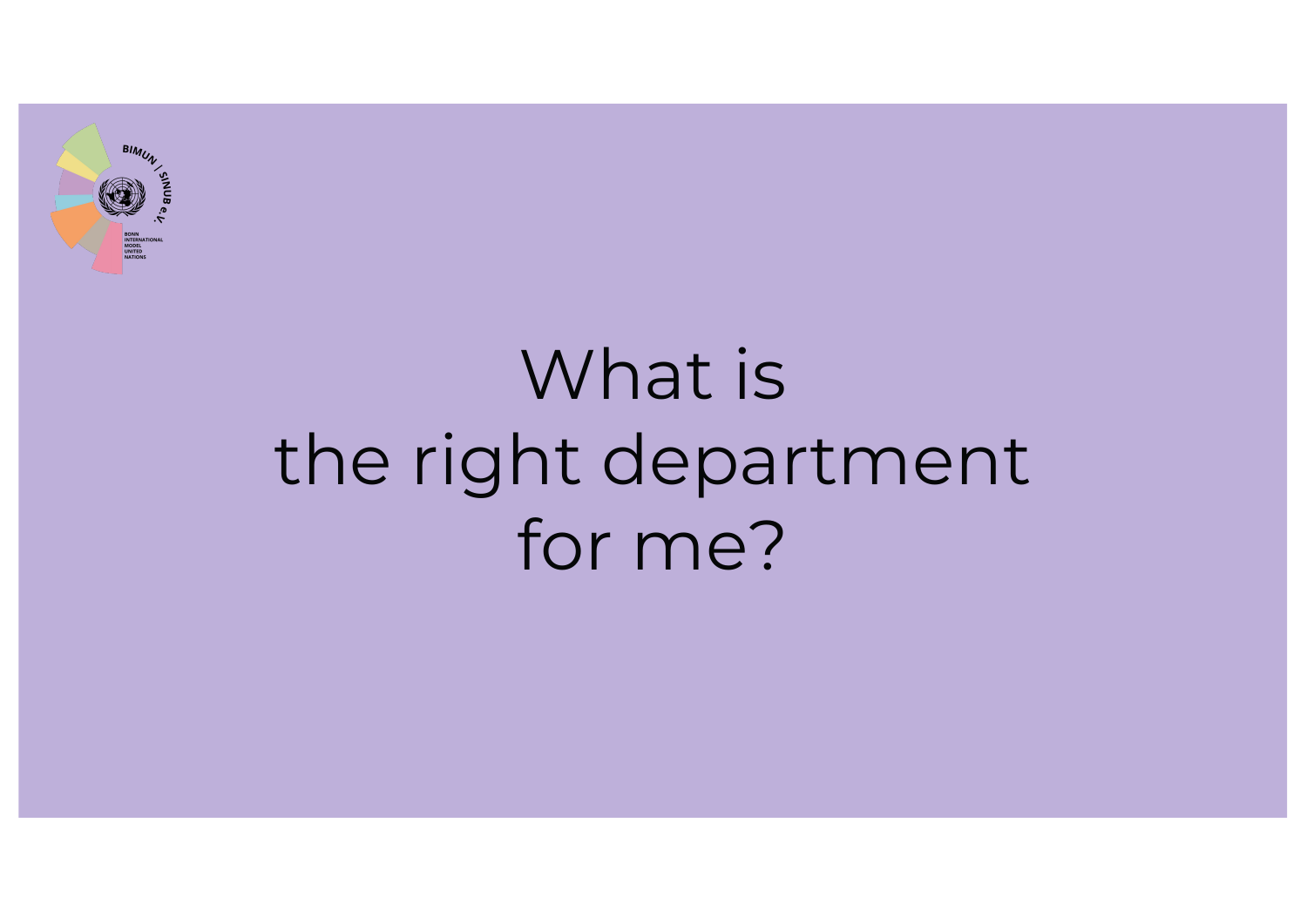

- Contact possible speakers for the lectures
- Organize the lectures
- Edit the participant's summaries

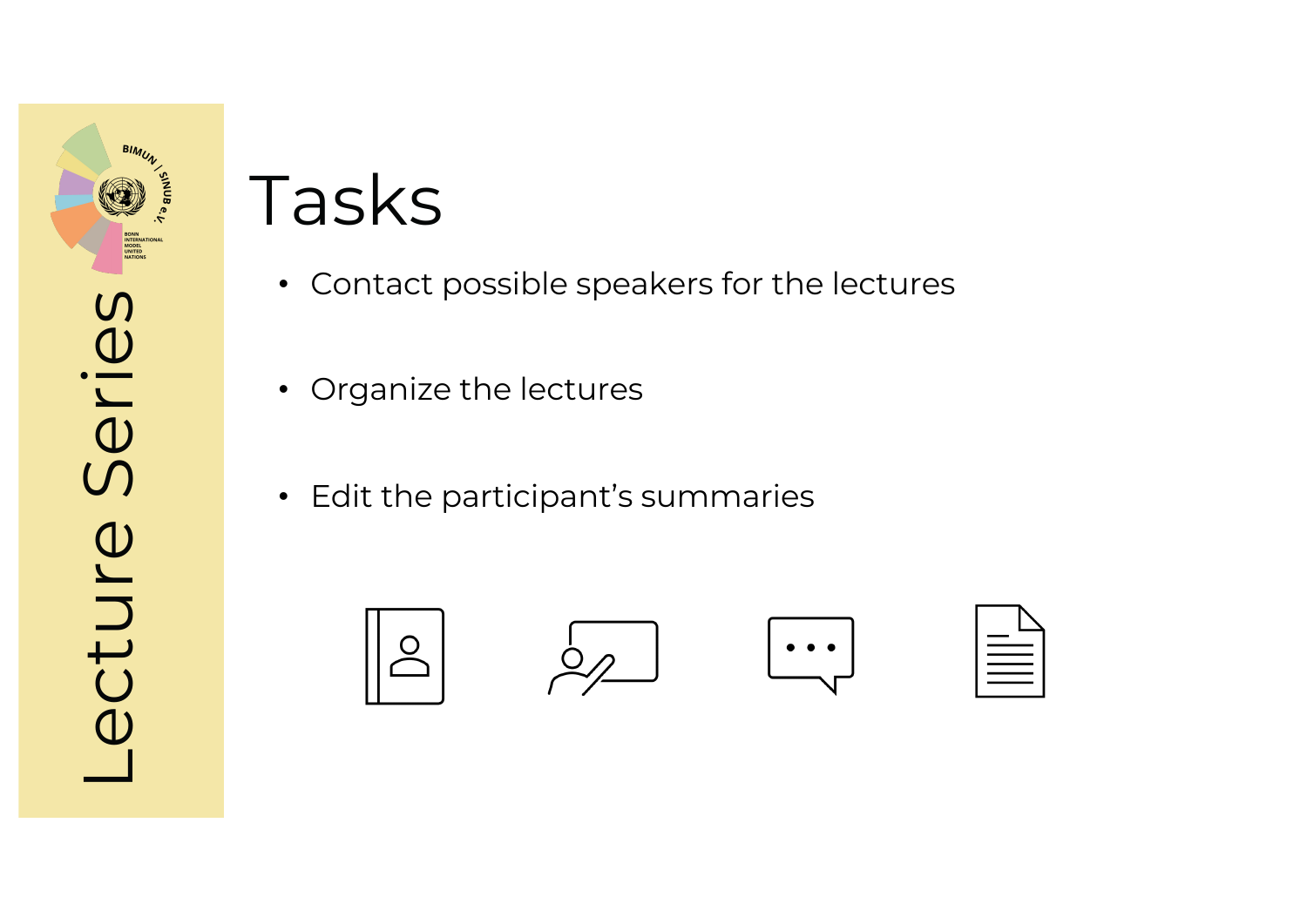### Why Lecture Series?

- Academic networking
- Dive into different topics
- Improve your English language skills
- Learn time management

- Organizing skills
- **Communicative**
- Sociable
- Good English skills
- Moderator skills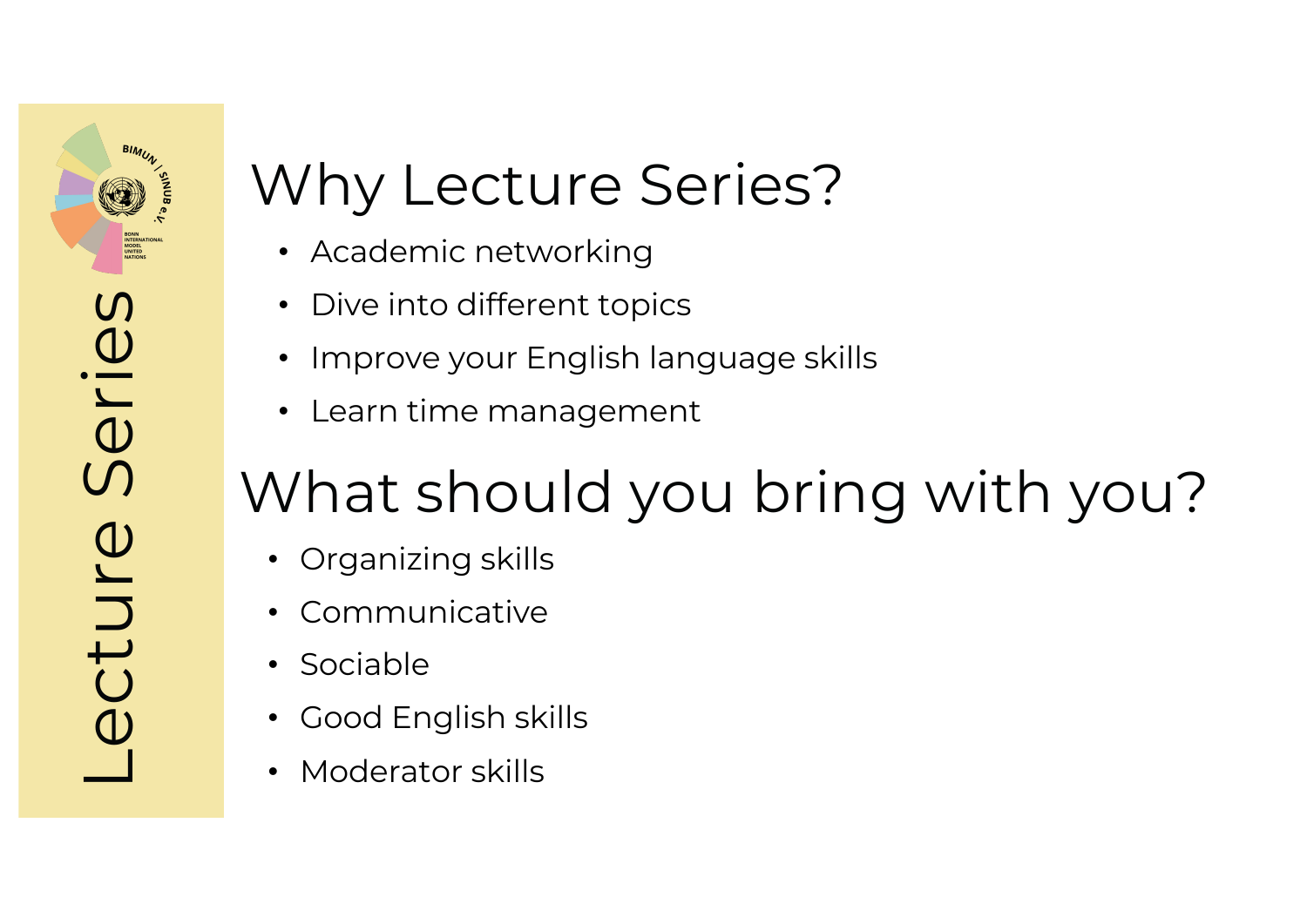

Events

- Organization of the locations, the catering and the public transport tickets for the conference
- Organization of the social events during the conference (e.g. teambuilding, pre-programme, committee dinners, parties, gala night)
- Organization of internal events for the association throughout the year (e.g. parties, hikes, member's weekend)
- Contact to other associations







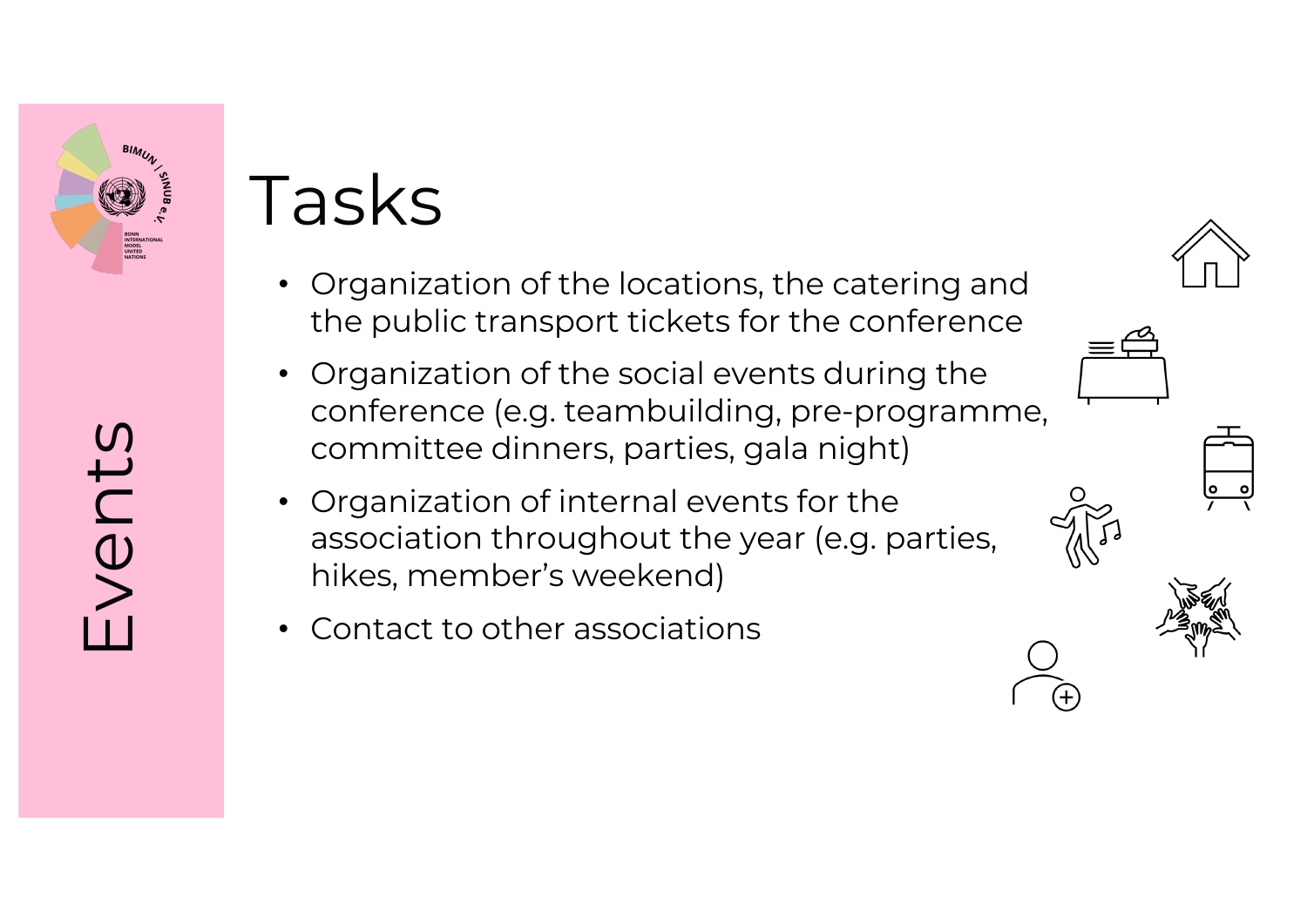

### Why Events?

- Contact to many different persons and associations
- Collecting skills and experiences in the area of event management

- Flexible
- Outgoing / Sociable
- Organizational competence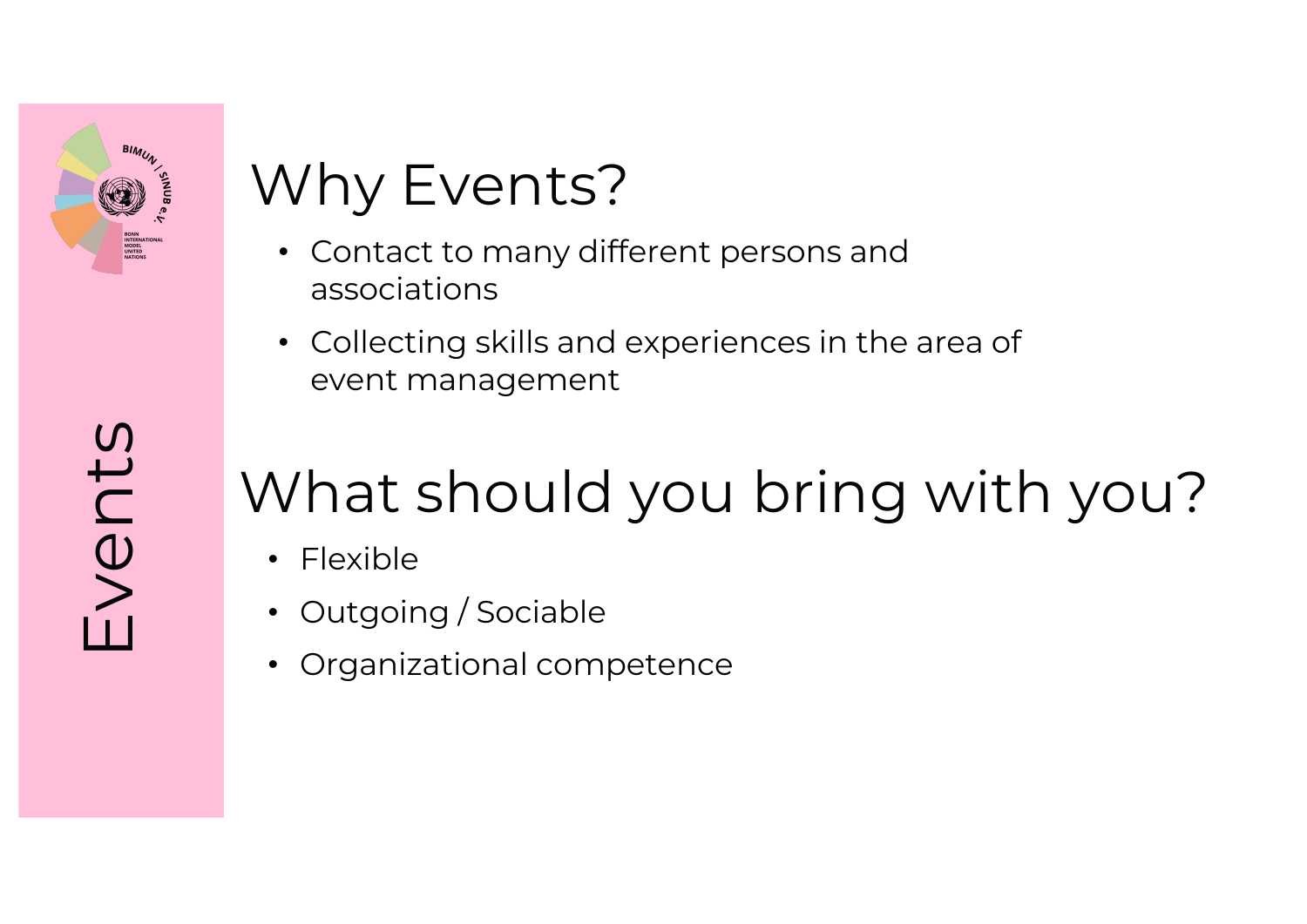

- Contacting possible donors and presenting the new ExCom to them
- Writing grant applications to collect funds
- Close cooperation with the finance department

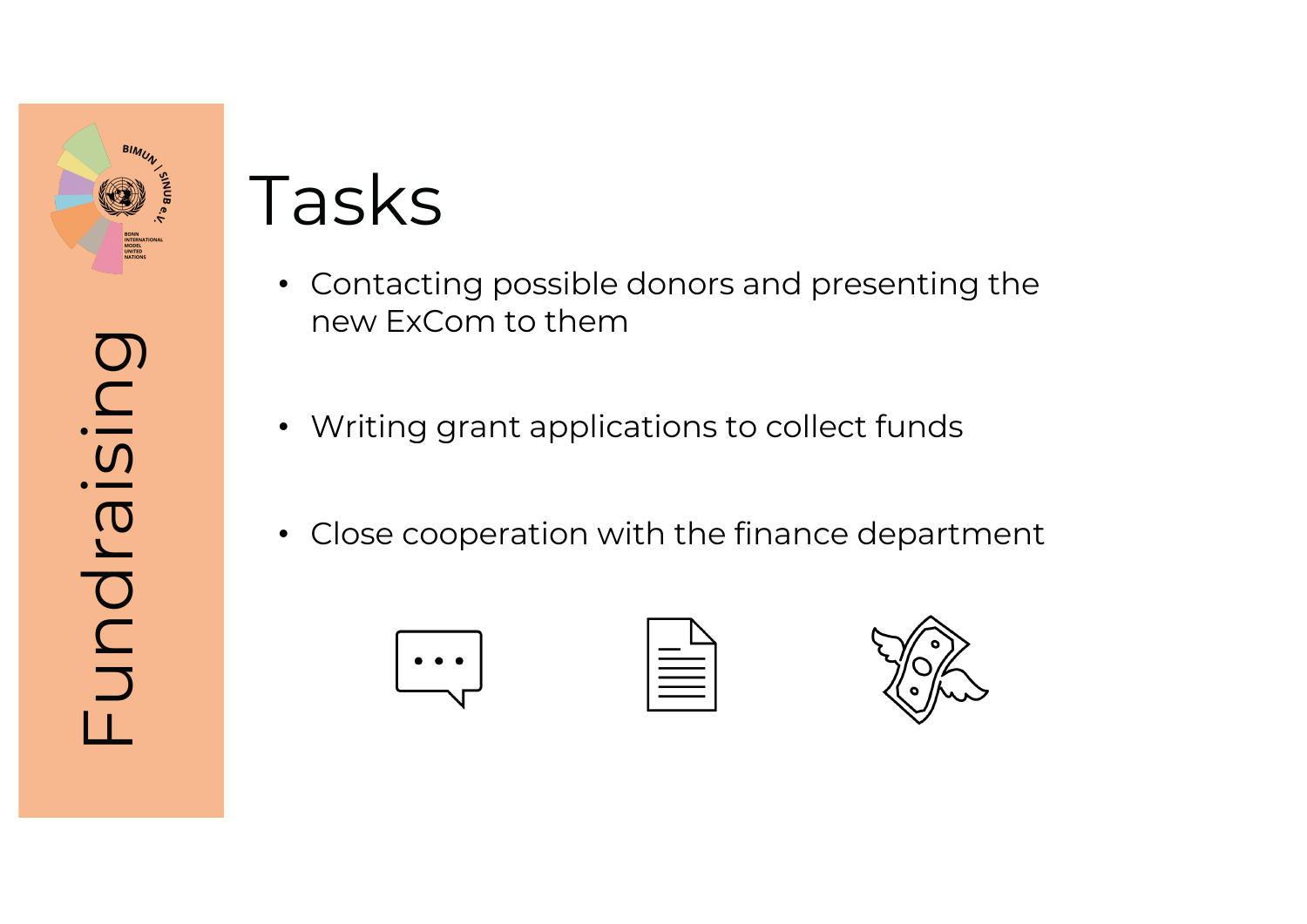

undraisin

### Why Fundraising?

- Connecting with donors from various fields
- Networking
- You are the one responsible for getting the money for making the conference possible

- Being organized to keep several deadlines in mind
- Have an affinity for writing
- Be communicative and open minded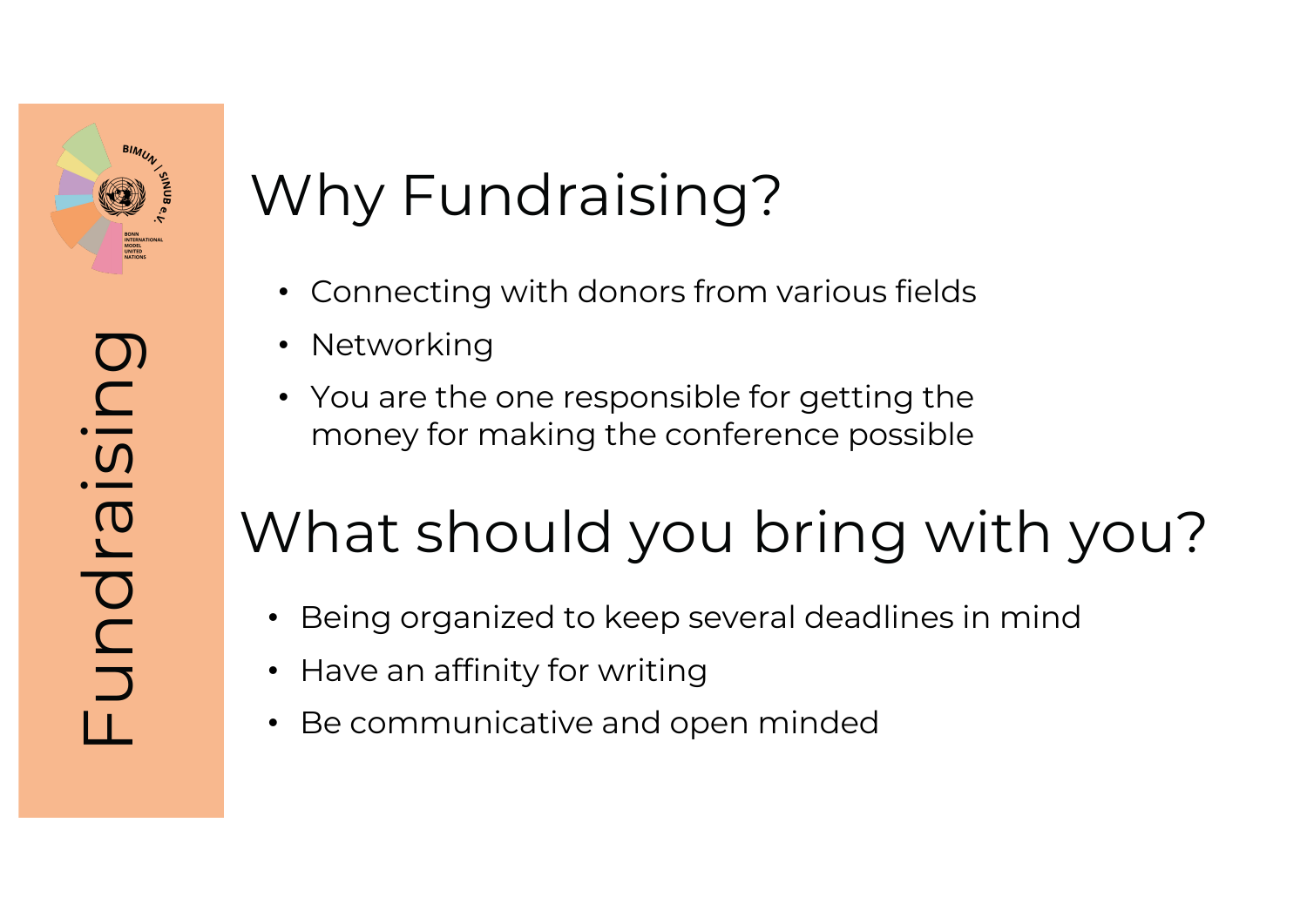

- Preparation of the financial plan for the conference and the board year
- **Bookkeeping**
- Responsibility of the BIMUN account
- Responsibility for all transfers and verification of incoming payments
- Responsibility to keep an overview of the overall financial planning and to always stay in close consultation with the planned expenditures of the other departments
- Manage membership fees etc.



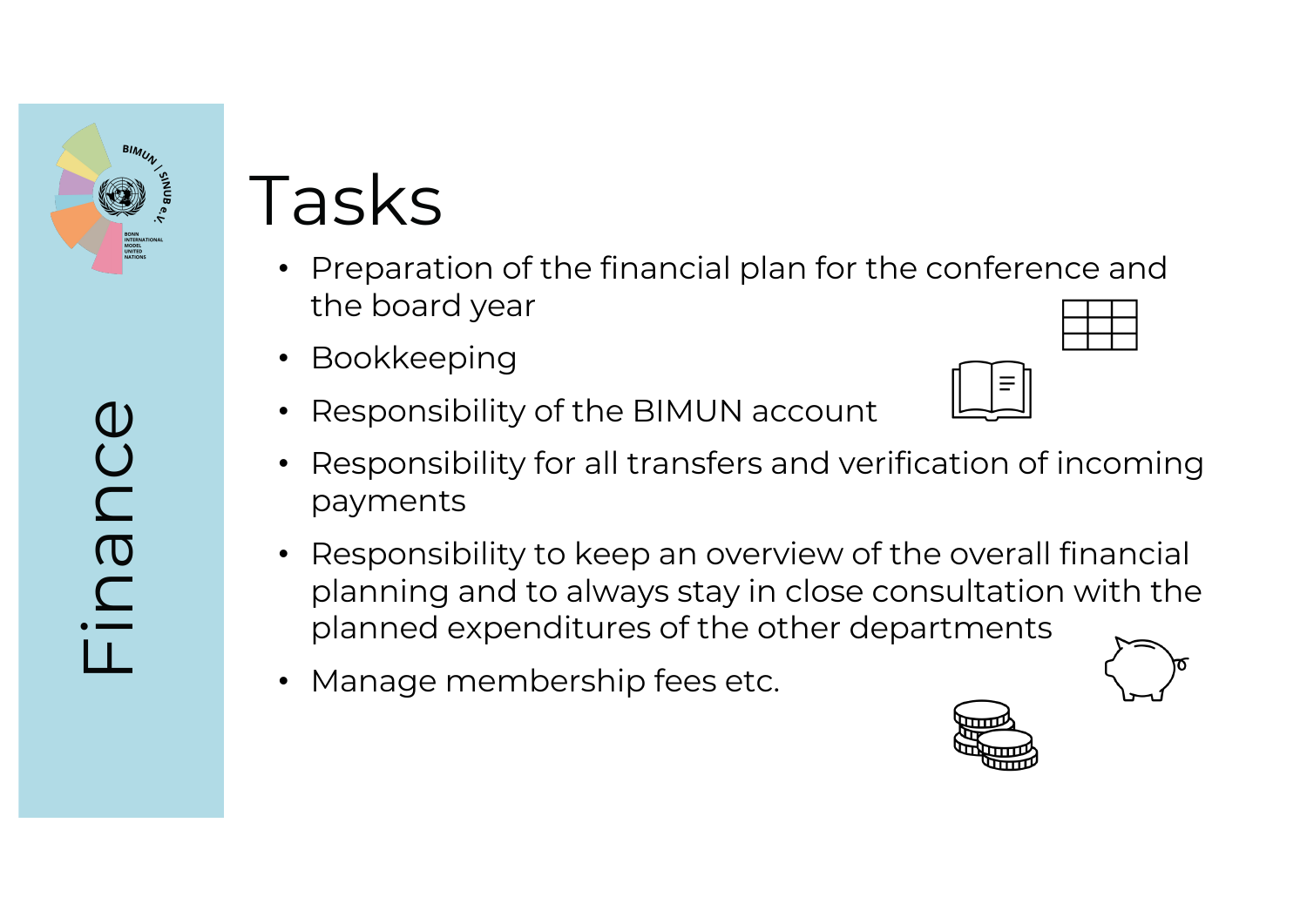

### Why Finance?

- Practical insights in the financial coordination of an association
- Always in close contact with the other departments
- Learn a lot about accounting, Excel spreadsheets and other organisational applications
- Apply the theory you might have learned in your studies for the first time without any pressure
- The work is relatively evenly spread over the whole year

- Responsibility
- Enthusiasm for financial issues & dealing with cost statements
- Good time management
- Organized and informed to keep an eye on the "big picture"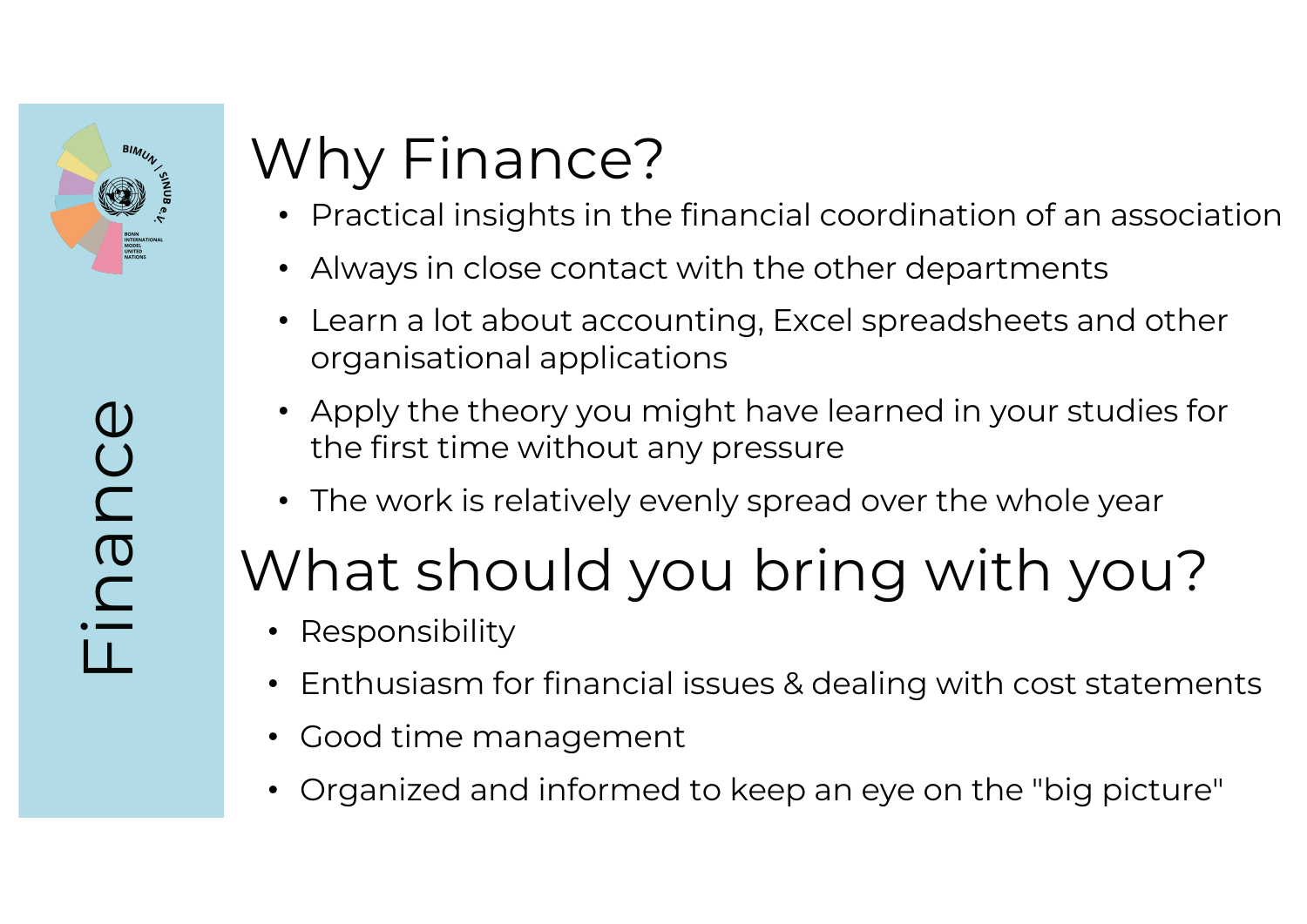

Participants

articipants

- Accommodation
- Application
- Allocation
- Support

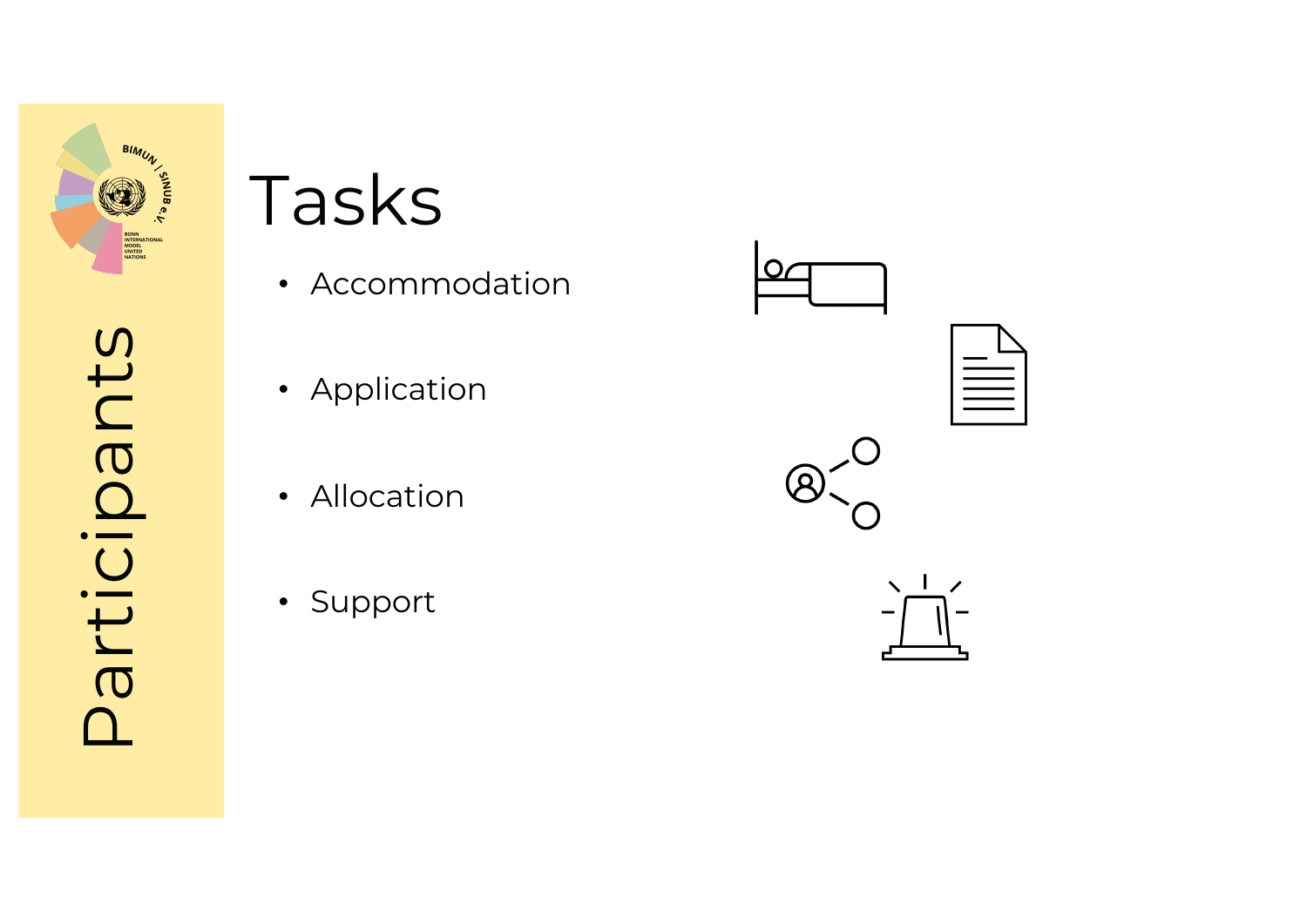

# articipants Participants

### Why Participants?

- Get in touch with all the participants of the conference
- Department with at least one partner
- Connect with people
- Work "at the front"
- Only little maths

- Patience
- E-Mail Skills
- **Responsibility**
- **Politeness**
- Attentiveness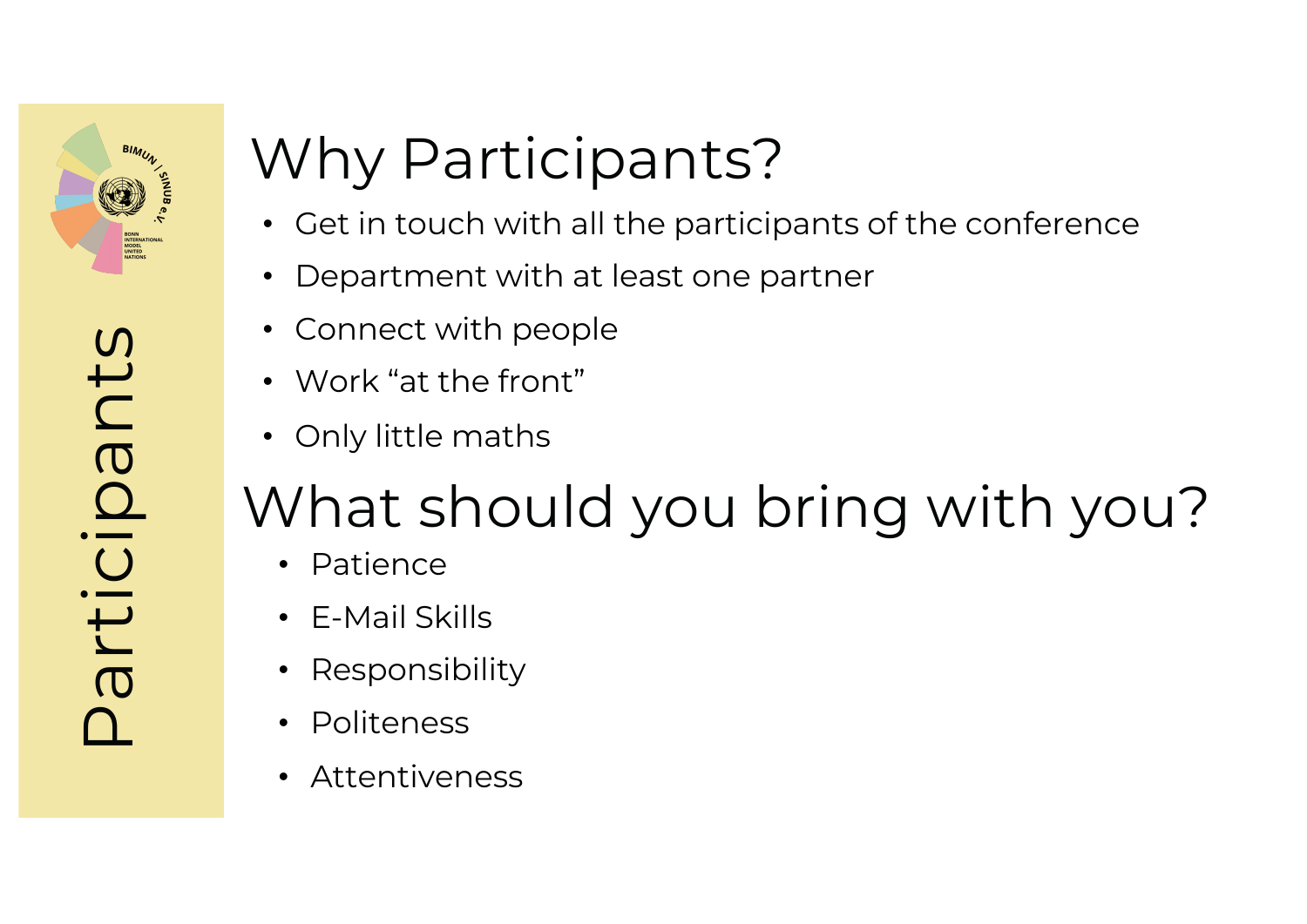

ireer

Conference

U<br>U

- Communicate with all departments and collect information regarding the carbon footprint
- Keep in touch with our partner FORLIANCE
- Keep track of the carbon footprint and limit it as much as possible
- Calculate the carbon footprint after conference
- Keep track of possible, environment/sustainabibility related UN events, organize events or create content for PR
- (Goodie Bags for the conference)







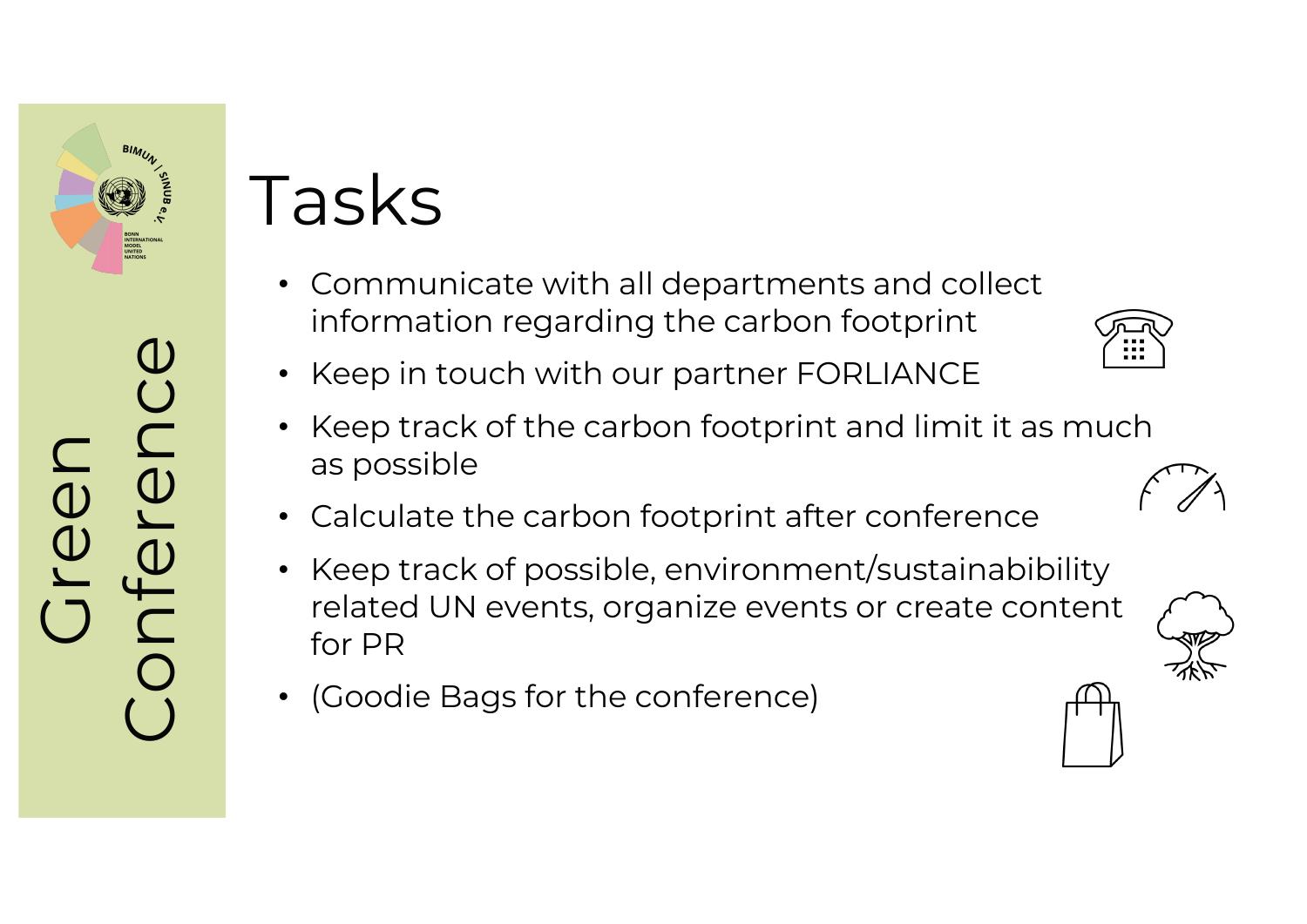

### Why Green Conference?

- Work in one of the main pillars of the association that makes our conference unique
- Single department
- Little effort -> good for combination with other departments

- Motivation to improve the conference regarding its carbon footprint
- Motivation to search and care for details
- Little math skills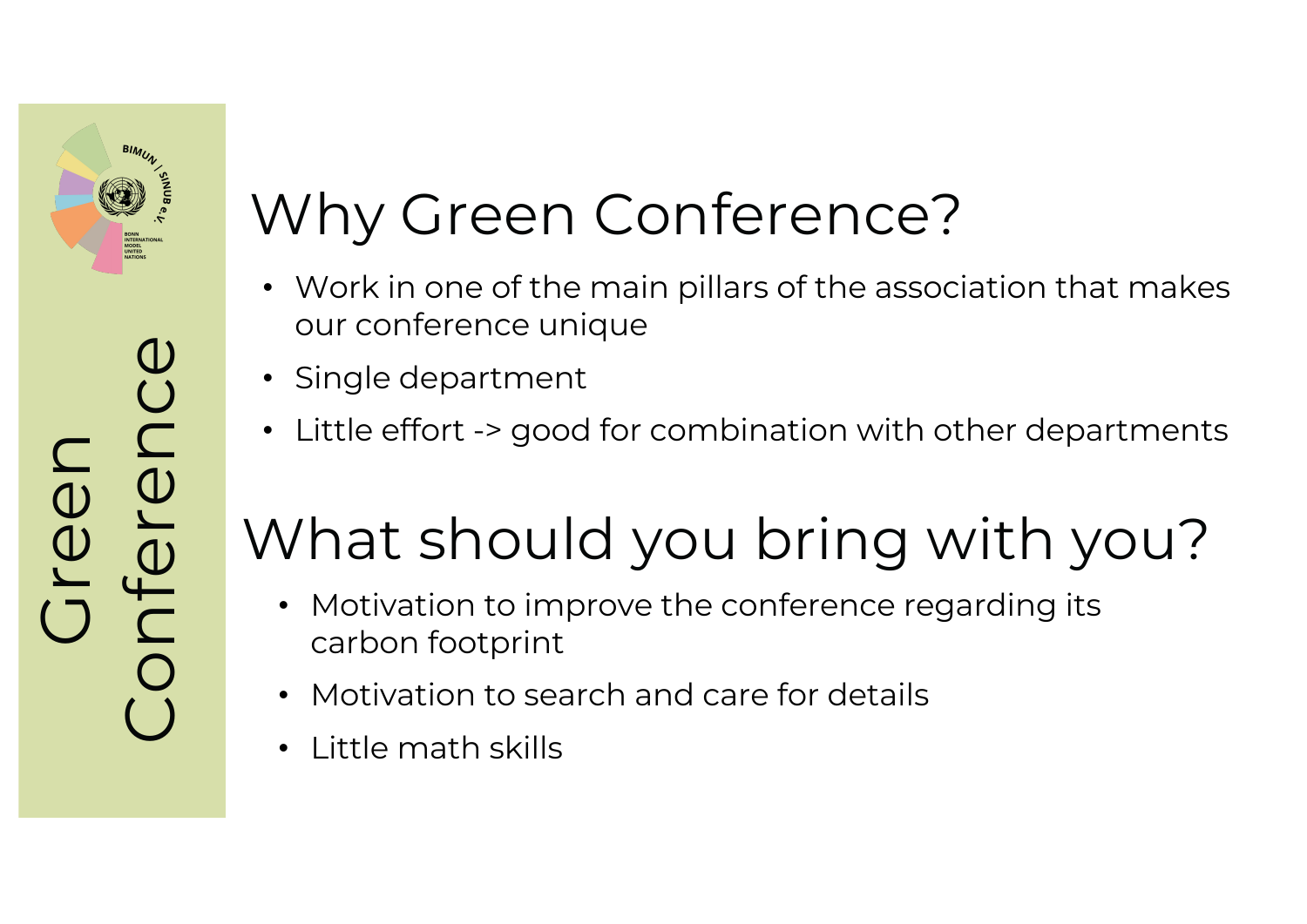

PR & Media

 $\alpha$ 

& Media

- Social Media (Create posts, answer messages, make and share stories)
- Manage the website
- Coordination of the annual report
- Advertisement of the conference and other events of the association in lectures
- Print flyers and posters
- Coordination of the partner associations
- Contact to the Editors-in-Chief/the BIMUN Tribune









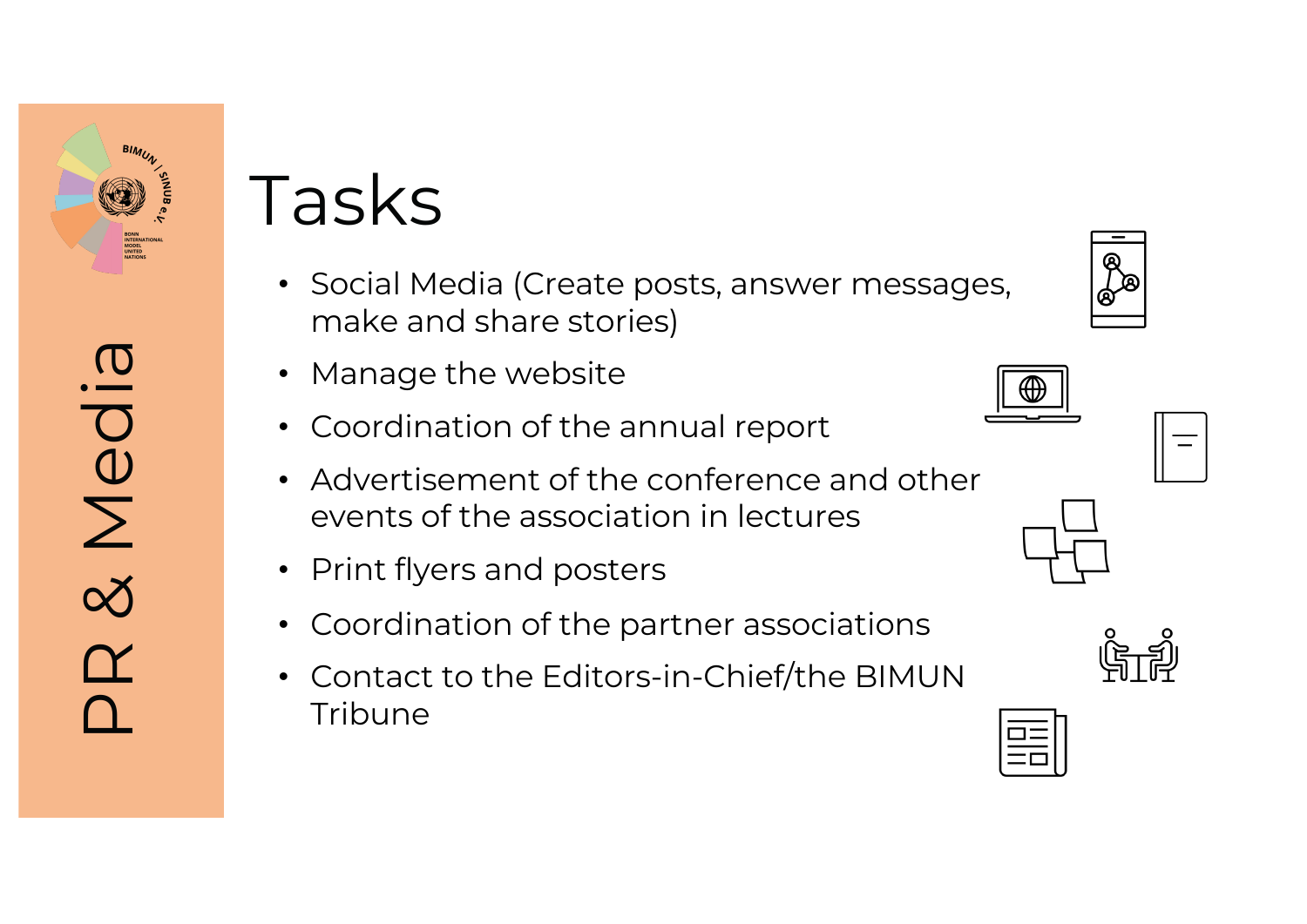

### Why PR & Media?

- Be creative
- Get in touch with members, interested persons, partner conferences and the press
- Always be up to date about the association's activities
- Have a constant workload that can be planned beforehand

- Creativity
- Experience with Social Media
- Experience with graphic design and photo/video editing (not mandatory)
- Willing to learn new things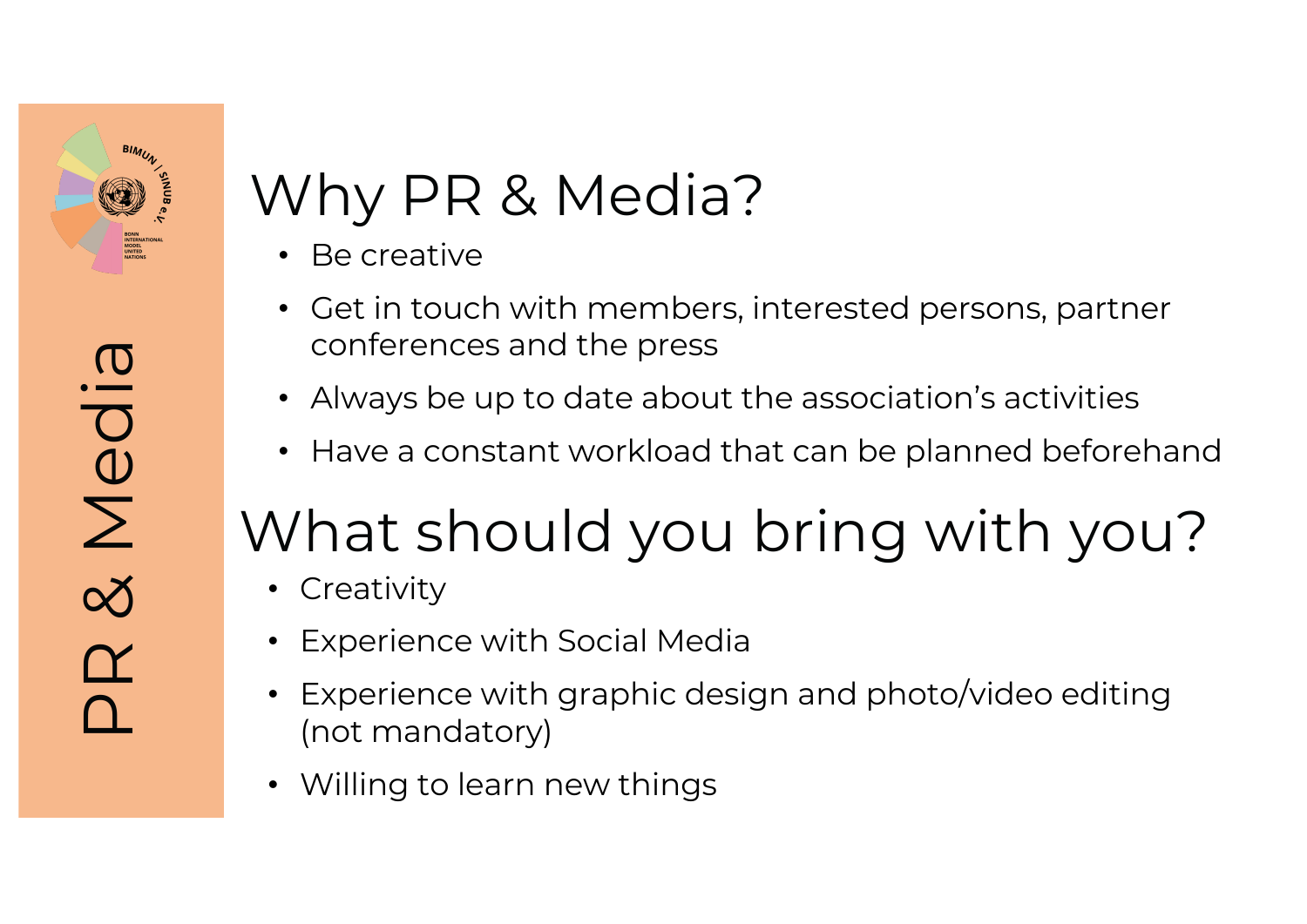

Presidency

cesidency

- Be in contact with all departments and check that the work is done correctly and on time
- Support and guide departments if needed
- Main contact persons of the association
- Main contact persons between ExCom and **Secretariat**
- Main contact persons with external institutions and persons
- Organizers of General Assemblies
- Organizers of Board´s meetings
- Legally responsible persons of the association







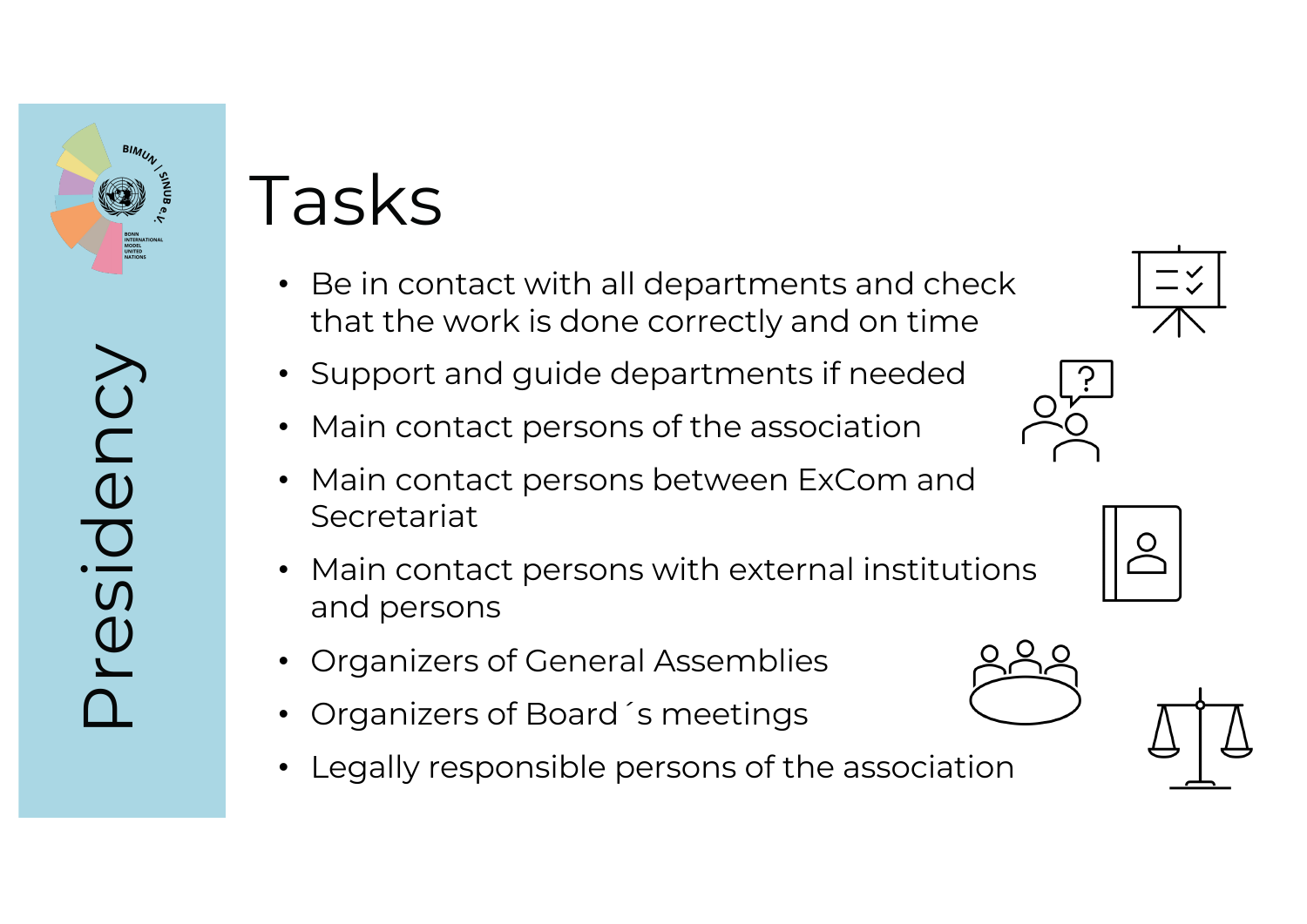

# Why Presidency?

- Have an overview of the whole conference organization
- Opportunity to be invited to events of the City of Bonn
- Get in contact with important institutions and people
- Get the experience of organizing a team
- Develop numerous soft skills

### What should you bring with you?

- Availability
- Stress management
- Decision-making skills
- Responsibility
- Leadership
- Time management

Presidency Presidency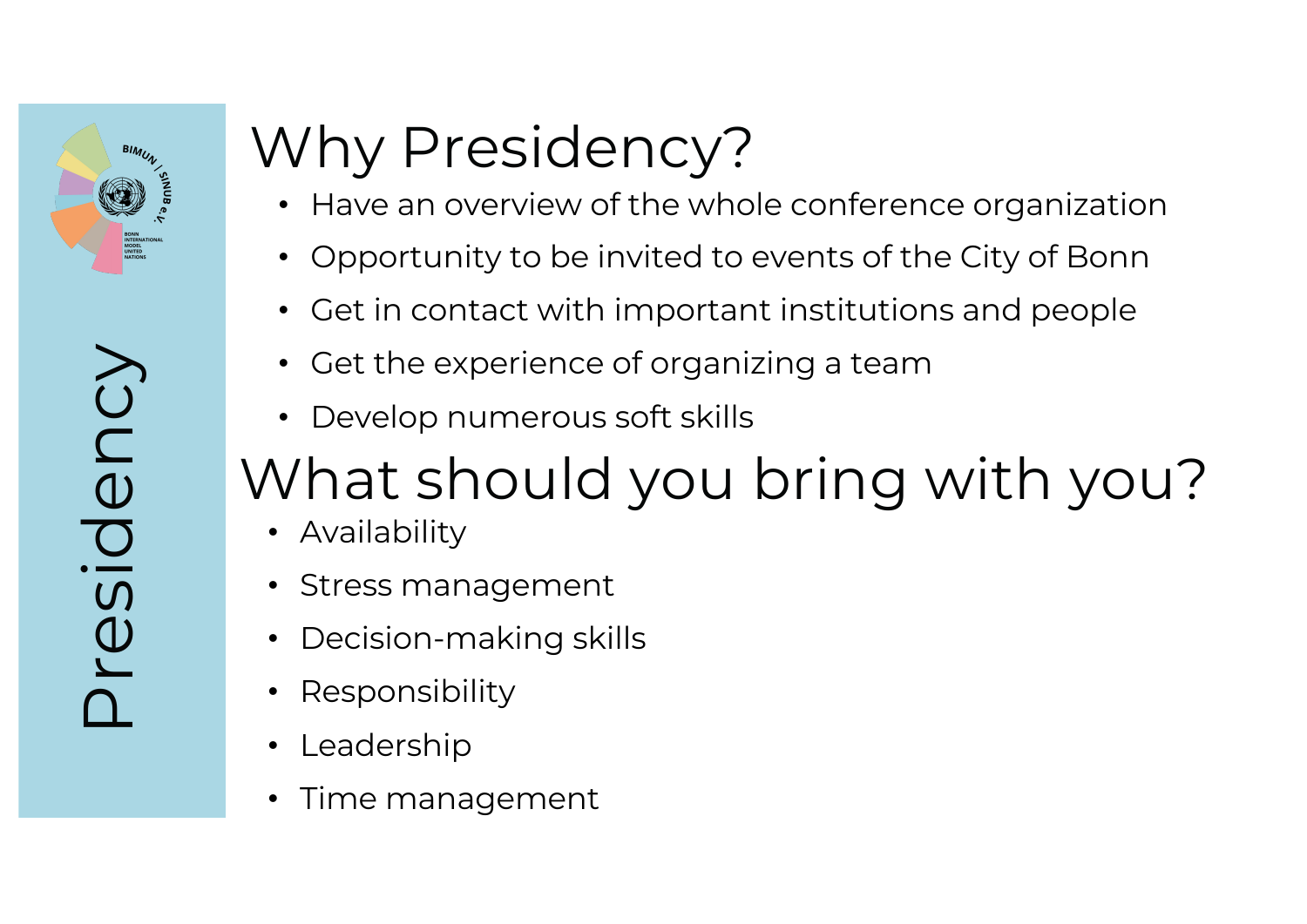

# How to join?

- 1. Decide which department you would like to join Think about the reasons why you would like to apply to specific departments and which ones you would like to combine and apply for
- 2. Fill the application form (www.bimun.org/excom-application)
- 3. Submit your CV and your motivation letter
- 4. Wait until we contact you again …